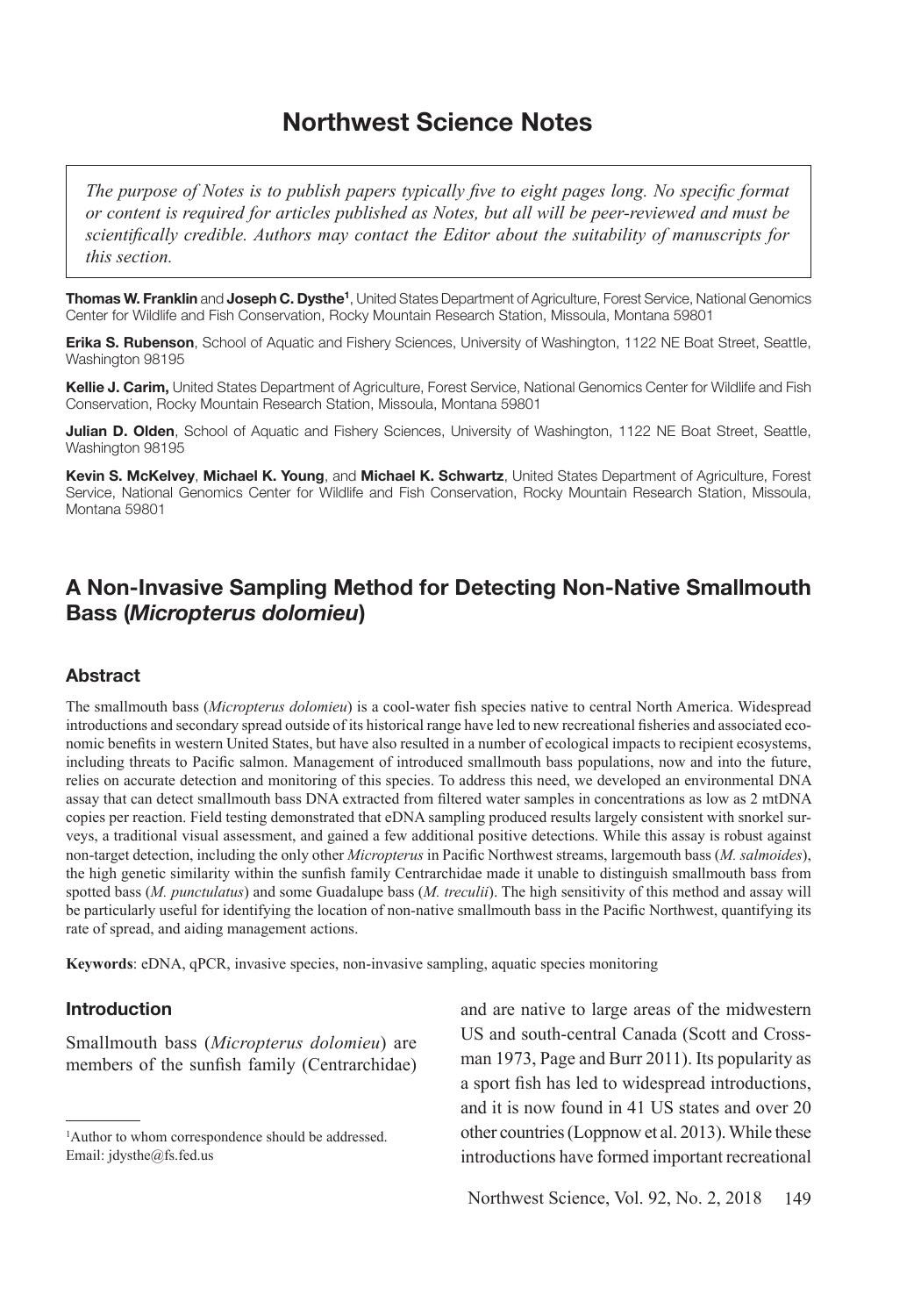fishing industries across the country, they have also been associated with rapid declines in prey species (generally small fish and crayfish), with potential cascading effects throughout entire ecosystems (Jackson 2002, Vander Zanden et al. 2004, Loppnow et al. 2013). Within the northwestern US, the consequences of smallmouth bass predation on salmonids is of particular concern (Carey et al. 2011), since smallmouth bass have been shown to consume up to 35% of a single salmon run under certain conditions (Fritts and Pearsons 2004, Sanderson et al. 2009). The predicted warming of water temperatures are likely to benefit smallmouth bass, both creating more suitable habitat and increasing its metabolic efficiency throughout Pacific Northwest streams (Petersen and Kitchell 2001; Lawrence et al. 2014, 2015). Consequently, developing rapid, repeatable, and cost-effective techniques for assessing the distribution of nonnative smallmouth bass is critical for targeting conservation and management activities (Brewer and Orth 2015).

Studies have repeatedly demonstrated that environmental DNA (eDNA) is a reliable, efficient and sensitive tool for identifying the presence and delimiting the distribution of aquatic species in low abundance (e.g., Dejean et al. 2012, Goldberg et al. 2013, Wilcox et al. 2013, Sigsgaard et al. 2015, Carim et al. 2016a, McKelvey et al. 2016). To assist management of non-native smallmouth bass, we developed an eDNA assay that detects low concentrations of smallmouth bass DNA extracted from filtered water samples.

## **Methods**

To develop and validate the smallmouth bass eDNA assay, we considered four commonly sequenced regions of the mitome: cytochrome *b* (cyt*b*), cytochrome oxidase I (COI), mitochondrial control region (mtCR), and NADH dehydrogenase subunit 2 (ND2), and two nuclear regions: S7-ribosomal protein (S7-r) and rhodopsin. Of these COI provided the best combination of good geographic coverage of smallmouth bass, sufficient nucleotide differences to distinguish smallmouth bass from most non-target species, and sufficient samples associated both with sympatric bass and

150 Franklin et al.

other non-target species. We therefore compiled publicly available DNA sequences of a fragment of the cytochrome oxidase I (COI) mitochondrial region of the smallmouth bass and 50 closely related or potentially sympatric taxa (Table 1). The smallmouth bass COI sequences  $(n = 38)$  were from fish originating in Alabama (*n* = 1), California (*n* = 1), Illinois (*n* = 2), Kentucky (*n* = 2), New Mexico (*n* = 2), New York (*n* = 2), Ohio (*n* = 1), and Pennsylvania  $(n = 1)$  in the United States; in Ontario  $(n = 10)$  and Quebec  $(n = 10)$  in Canada; in two locations in Japan (*n* = 2); and four of unknown origin. We screened these sequences *in silico* using the DECIPHER package (Wright et al. 2014) in R v. 3.0.3 (R Core Team 2013) and obtained candidate primers to amplify smallmouth bass DNA. We aligned the candidate primers with the sequence data in MEGA 6.0 (Tamura et al. 2013) and modified primer lengths (forward: 5'-CAGC-TATTTCCCAGTATCAGACACC-3'; reverse: 5'-TTGAGGTTTCGATCCGTAAGRA-3') to optimize annealing temperatures in Primer Express 3.0.1 (Life Technologies; forward: 59.1 °C, reverse: 57.5–59.5 °C). Primers were designed to maximize nucleotide mismatches with non-target species and to amplify a 130-nucleotide fragment of the smallmouth bass COI region. Within this fragment, we designed a FAM-labeled, minor-groove-binding, non-fluorescent quencher (MGB-NFQ) probe (FAM-TTATCGCTCCCAGTCCT-MGBNFQ) that likewise minimized identity with non-targets. We assessed the annealing temperature of the probe in Primer Express 3.0.1 (69 °C) and screened the primer-probe set for secondary structures using IDT OligoAnalyzer (https://www.idtdna.com/ calc/analyzer). To evaluate the specificity of the smallmouth bass assay, we compared primer and probe sequences with sequences in the NCBI database using a nucleotide BLAST search.

We then evaluated the eDNA assay *in vitro* by screening DNA extracted from 38 smallmouth bass tissues (from 10 locations) and 30 additional non-target species (Table 2). Smallmouth bass tissues from Oregon were collected under Oregon Scientific Take Permit 19450 for Fish and Freshwater Invertebrates; tissues from Colorado were collected from Cheesman Reservoir under written permission from the Denver Water Board.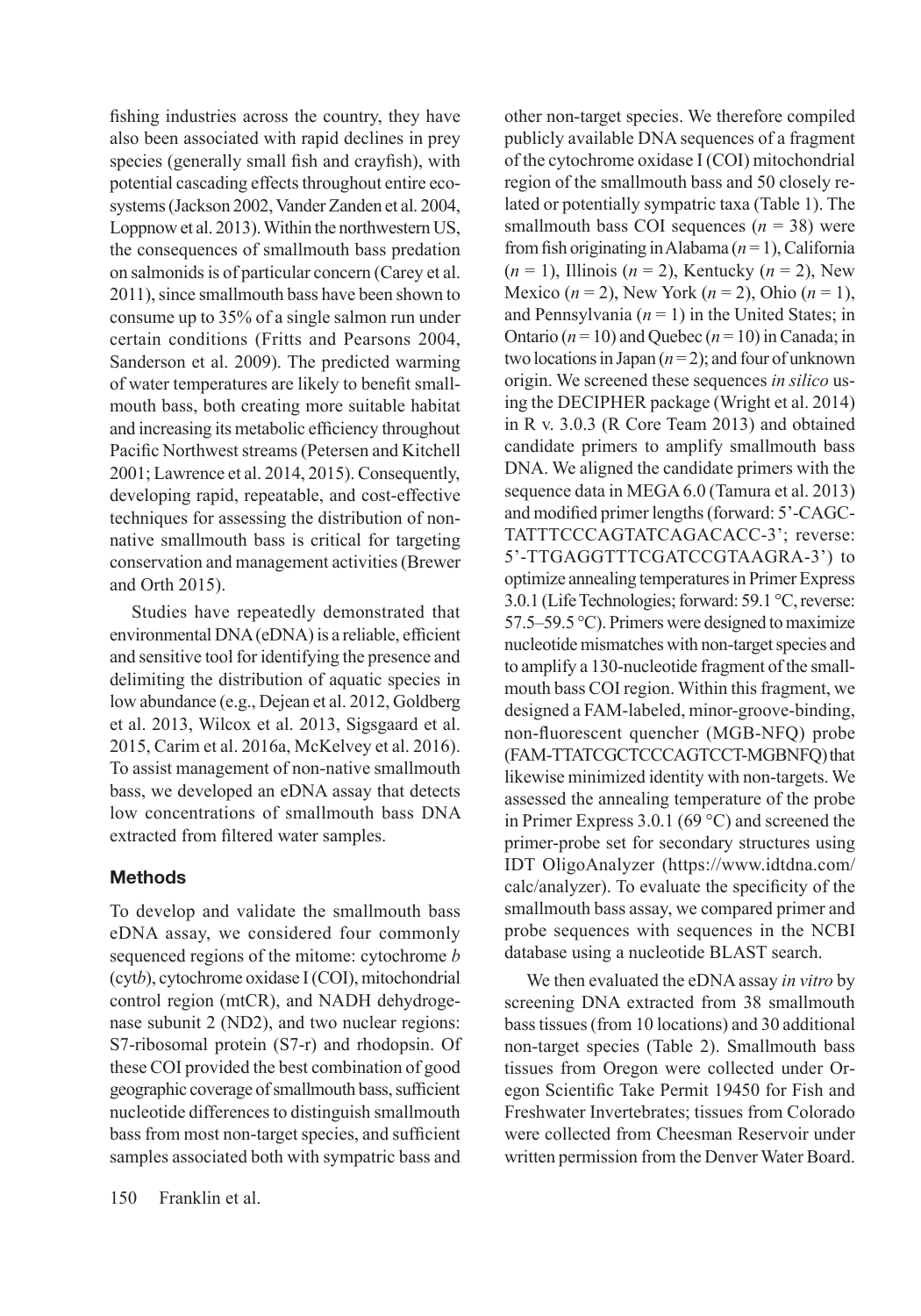All other tissues and DNA used in this study were from archived samples collected for other projects under appropriate state or federal permits. We extracted DNA from tissue using the DNeasy Blood and Tissue Kit (Qiagen, Inc.) following the manufacturer's protocol.

We tested smallmouth bass eDNA assay using a StepOne Plus Real-time PCR Instrument (Life Technologies) in 15-µl reactions containing 7.5 µl of Environmental Master Mix 2.0 (Life Technologies), 900 nM of each the forward and reverse primer, 250 nM of probe, and 4 µl of DNA template  $(-0.4 \text{ ng})$ , with the remaining volume composed of PCR-grade water. Thermocycling conditions were as follows: initial denaturation at 95 °C for 10 min followed by 45 cycles of denaturation at 95 °C for 15 s and annealing and extension at 60 °C for 1 min. We optimized primer concentrations using methods outlined in Wilcox et al. (2015), which resulted in a final concentration of 600 nM each for the forward and reverse primer, and 250 nM for the probe. We then tested the sensitivity of the marker by analyzing it with a seven-level standard curve dilution series (31 250, 6 250, 1 250, 250, 50, 10, and 2 copies per 4 μl) made from purified smallmouth bass PCR product diluted into sterile TE. Each dilution was run in sextuples using the aforementioned marker concentrations and cycling conditions. For all qPCR experiments, a reaction was considered positive if the amplification curve crossed the threshold during the exponential phase.

Finally, we tested the assay *in vivo* by analyzing environmental samples collected from 14 sites also surveyed for smallmouth bass via snorkeling (Table 3). Environmental DNA was collected from water samples using the protocol described in Carim et al. (2016b). Briefly, we filtered 5 l of subsurface water through a glass microfiber filter (pore size  $1.5 \mu m$ ) with a peristaltic pump and the filter was folded into quarters and immediately placed in a clean 1 l plastic bag with silica desiccant. We then stored the samples in a cool, dark location until shipping them to the lab for processing (see Carim et al. 2016b for details). After eDNA water samples were collected, snorkel surveys were conducted by two snorkelers on opposite shorelines of each river segment. Snorkelers surveyed a 200 m segment of river immediately upstream of the eDNA sampling location proceeding in an upstream direction and counting all bass observed within the segment. Where bass were present in numbers too large to accurately tally, the count was recorded as "abundant". The snorkel surveys were conducted as part of a larger study examining smallmouth bass occupancy across the Pacific Northwest.

Environmental DNA samples were extracted with the DNeasy Blood and Tissue Kit (Qiagen, Inc., Valencia, CA) following a modified protocol (Carim et al. 2016c). Using optimized assay concentrations and the qPCR profile described above, we analyzed these eDNA samples in triplicate reactions and included a TaqMan Exogenous Internal Positive Control (1.5 µl of 10X IPC assay and 0.30 µl of 50X IPC DNA per reaction; Life Technologies) in place of some of the water to screen for inhibition. All analyses included a no-template control where distilled water was substituted for DNA.

## **Results**

The *in silico* analyses revealed that smallmouth bass are divergent from the majority of Centrarchidae species that overlap in range and we do not expect to see cross amplification with largemouth bass (*M. salmoides*), the sole co-occurring *Micropterus* in Pacific Northwest streams (Table 1). However, smallmouth bass differed little from spotted bass (*M. punctulatus*; median difference  $= 2$  nucleotides; range  $= 0$ —4 nucleotides) and 25 of 32 Guadalupe bass sequences (*M. treculii*; median difference =  $3$  nucleotides; range =  $2-5$ nucleotides) in the 623-nucleotide COI fragment considered for this assay. As a result, all spotted bass and most (25/32) Guadalupe bass sequences were identical to smallmouth bass in the primerprobe region and cross amplification would be expected (Table 1).

The *in vitro* analyses produced positive detections in all smallmouth bass samples, and negative results for all non-target samples. The standard curve analysis resulted in an amplification efficiency of 98.8%  $(r^2 = 0.997; y\text{-intercept})$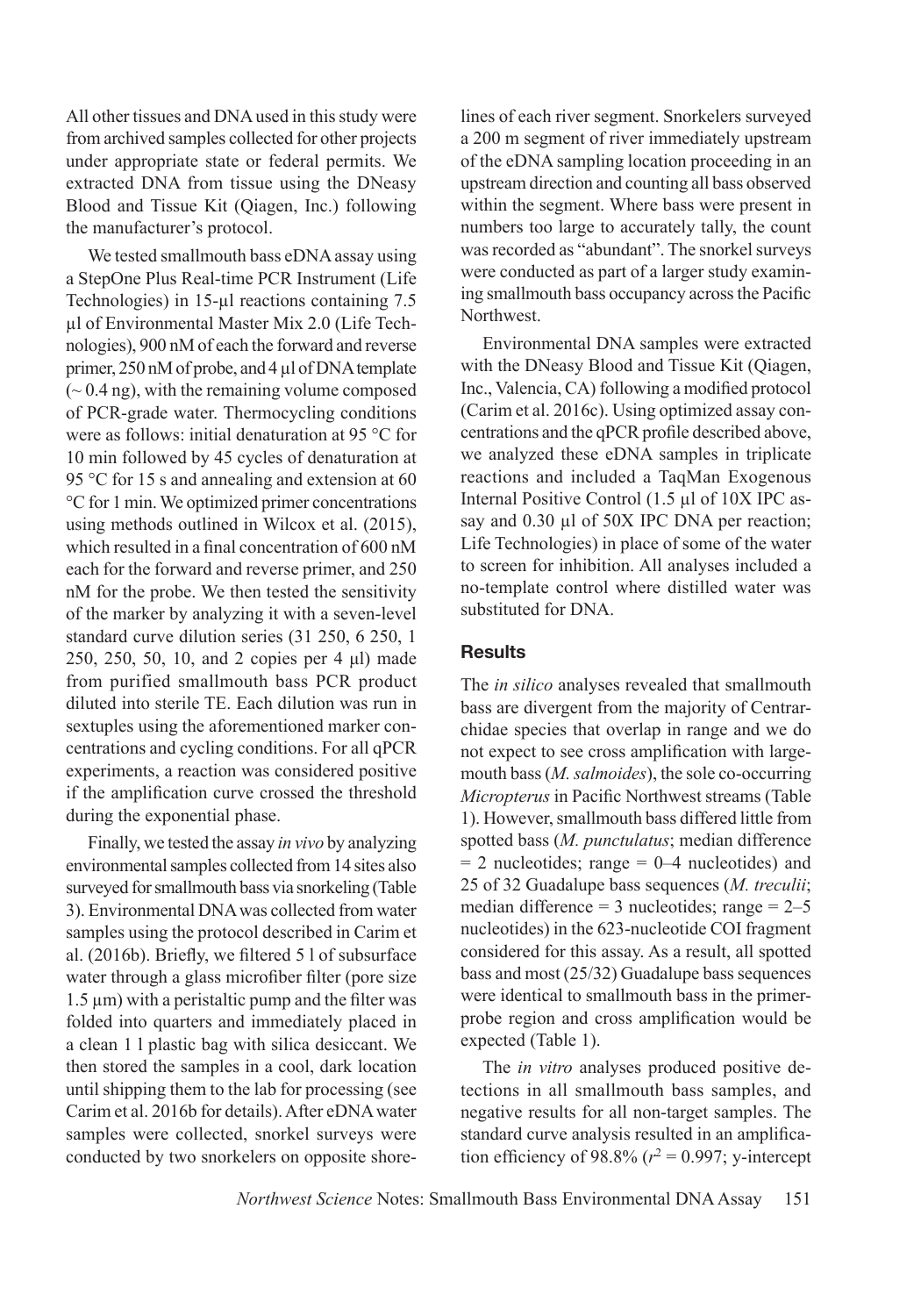|                              |                                |                                                                             |                                                                                                                                                                                           | Nucleotide<br>mismatches |                  |                |
|------------------------------|--------------------------------|-----------------------------------------------------------------------------|-------------------------------------------------------------------------------------------------------------------------------------------------------------------------------------------|--------------------------|------------------|----------------|
| Name                         |                                | $\boldsymbol{n}$                                                            | GenBank accession numbers                                                                                                                                                                 | F                        | R                | P              |
|                              |                                |                                                                             | AB378749, 750; EU524131, 810-828;                                                                                                                                                         |                          |                  |                |
| Smallmouth bass              | Micropterus dolomieu           | 38                                                                          | HQ557267, 268; JN027219-227; KC819888;<br>KF558298; KJ843438-440                                                                                                                          | $\boldsymbol{0}$         | $\boldsymbol{0}$ | $\mathbf{0}$   |
| Spotted bass                 | Micropterus punctulatus        | 9                                                                           | HQ579041; JN027232-235; KJ843420-423                                                                                                                                                      | $\boldsymbol{0}$         | $\mathbf{0}$     | $\mathbf{0}$   |
| Guadalupe bass               | Micropterus treculii           | 25                                                                          | HQ557528, 529; KJ843386, 387, 393;<br>KJ843396-415                                                                                                                                        | $\mathbf{0}$             | $\mathbf{0}$     | $\mathbf{0}$   |
|                              |                                | 7 <sup>a</sup>                                                              | KJ843388-392; KJ843394, 395                                                                                                                                                               | 4                        | $\overline{4}$   | 2              |
| Alabama bass                 | Micropterus henshalli          | $\overline{4}$                                                              | KJ843374-377                                                                                                                                                                              | 4                        | $\overline{2}$   | $\overline{2}$ |
| Florida large-<br>mouth bass | Micropterus floridanus         | HQ557526, 527; JN027228, 229; KC684999;<br>12<br>KC789544-547; KJ843378-380 |                                                                                                                                                                                           | $\overline{4}$           | $\overline{2}$   | 5              |
| Largemouth bass              | Micropterus salmoides          | 40                                                                          | EU524132, 834-838; HQ557265, 266, 285, 286,<br>411; JN027236-241; KC819886; KF558299-301;<br>KF930132, 133; KJ843416-419;<br>KP112310-317; KR477066, 222; KT248859;<br>KT307155; KX459325 | 4                        | $\overline{2}$   | 3              |
| Redeye bass                  | Micropterus coosae             | 10                                                                          | HQ579042-044; JN027215-218; KJ843435-437                                                                                                                                                  | 4                        | 2                | 2              |
| Shoal bass                   | Micropterus cataractae         | 9                                                                           | JN027211-214; KJ843381-385                                                                                                                                                                | 4                        | $\overline{4}$   | $\overline{2}$ |
| Suwanee bass                 | Micropterus notius             | 8                                                                           | HQ557325; JN027230, 231; KJ843441-445                                                                                                                                                     | 5                        | 3                | 3              |
| Choctaw bassb                | Micropterus cf.<br>punctulatus | 52                                                                          | KJ843424-434; KT806130-170                                                                                                                                                                | 4                        | 3                | $\overline{2}$ |
| Brook lamprey                | Lampetra planeri               | $\mathbf{1}$                                                                | KM286716                                                                                                                                                                                  | 9                        | 7                | 5              |
| <b>Brook</b> trout           | Salvelinus fontinalis          | 4                                                                           | HQ960794; HQ961027; KM287121, 123                                                                                                                                                         | 3                        | 7                | 5              |
| Brown trout                  | Salmo trutta                   | 4                                                                           | KC501168; KM287114, 116, 119                                                                                                                                                              | 5                        | 6                | 6              |
| <b>Bull</b> trout            | Salvelinus confluentus         | 4                                                                           | EU522399, 401, 403; EU524365                                                                                                                                                              | 4                        | 5                | 5              |
| Channel catfish              | Ictalurus punctatus            | 2                                                                           | EU524685; JN026912                                                                                                                                                                        | 7                        | 5                | $\overline{4}$ |
| Chinook salmon               | Oncorhynchus<br>tshawytscha    | $\overline{4}$                                                              | EU524234; FJ164931; HQ712706; KF558293                                                                                                                                                    | 6                        | 5                | 5              |
| Common carp                  | Cyprinus carpio                | 2                                                                           | KF929811; KM286637                                                                                                                                                                        | 5                        | $\overline{4}$   | 7              |
| Cutthroat trout              | Oncorhynchus clarkii           | 4                                                                           | EU524198, 201; HQ557150; JN027854                                                                                                                                                         | 7                        | 5                | 5              |
| Dollar sunfish               | Lepomis marginatus             | 4                                                                           | JN027021-025                                                                                                                                                                              | 4                        | 3                | $\overline{4}$ |
| Dolly Varden                 | Salvelinus malma               | $\overline{4}$                                                              | EU522411, 413, 415, 417                                                                                                                                                                   | 4                        | 5                | $\overline{4}$ |
| European river<br>lamprey    | Lampetra fluviatilis           | 1                                                                           | KM286704                                                                                                                                                                                  | 9                        | 7                | 5              |
| Flathead chub                | Platygobio gracilis            | 2                                                                           | JN028256, 259                                                                                                                                                                             | 5                        | 5                | $\overline{4}$ |
| Flier                        | Centrarchus macropterus        | $\overline{4}$                                                              | JN024957-960                                                                                                                                                                              | 4                        | 3                | 5              |
| Freshwater drum              | Aplodinotus grunniens          | 2                                                                           | EU522444; EU523922                                                                                                                                                                        | 3                        | 6                | 6              |
| Goldeye                      | Hiodon alosoides               | $\overline{2}$                                                              | EU524650; KF929971                                                                                                                                                                        | $\overline{4}$           | 3                | 5              |
| Green sunfish                | Lepomis cyanellus              | 4                                                                           | JN026981-984                                                                                                                                                                              | 4                        | $\overline{4}$   | 3              |
| Kern brook<br>lamprey        | Entosphenus hubbsi             | 1                                                                           | HQ557301                                                                                                                                                                                  | 9                        | 7                | 5              |
| Klamath lamprey              | Entosphenus similis            | 1                                                                           | JN025330                                                                                                                                                                                  | 7                        | 7                | 5              |
| Longear sunfish              | Lepomis megalotis              | 4                                                                           | JN027035-037, 042                                                                                                                                                                         | $\overline{c}$           | 4                | 4              |
| Mottled sculpin              | Cottus bairdii                 | 4                                                                           | HQ557189; JN025020, 023, 026                                                                                                                                                              | 5                        | 5                | 5              |
| Mountain<br>whitefish        | Prosopium williamsoni          | 2                                                                           | HQ557336, 337                                                                                                                                                                             | 5                        | 3                | 5              |
| Muskellunge                  | Esox maquinongy                | 4                                                                           | EU524600-602, 659                                                                                                                                                                         | 7                        | 5                | 7              |

TABLE 1. Species, number of sequences, and GenBank accession number for DNA sequences used for *in silico* marker development. Also included is the minimum number of nucleotide mismatches between each sequence and the forward primer (F), reverse primer (R), and probe (P).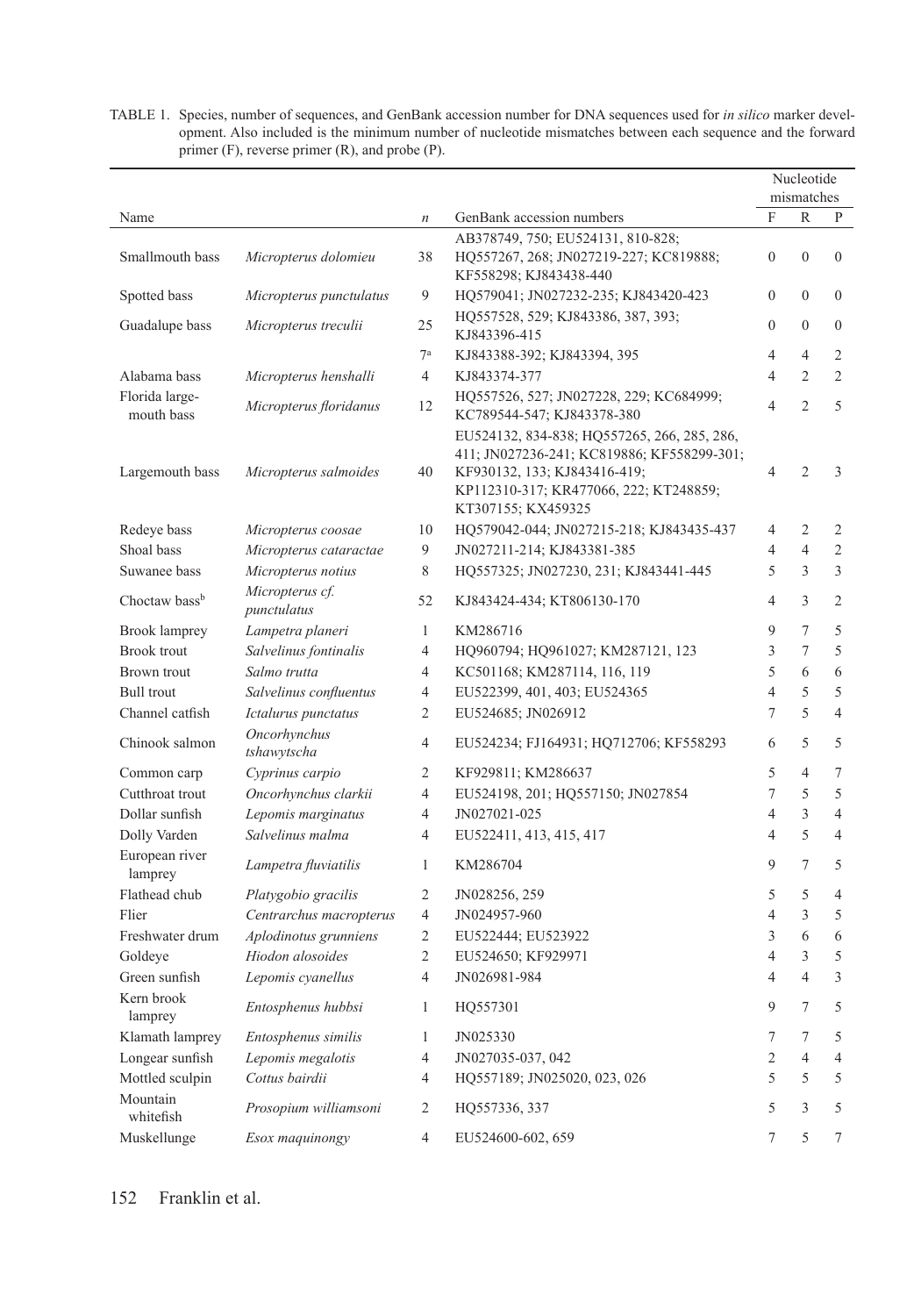|                                       |                                    |                         |                                                     | Nucleotide     |              |                |
|---------------------------------------|------------------------------------|-------------------------|-----------------------------------------------------|----------------|--------------|----------------|
|                                       |                                    |                         |                                                     | mismatches     |              |                |
| Name                                  |                                    | $\boldsymbol{n}$        | GenBank accession numbers                           | $\mathbf{F}$   | $\mathbb{R}$ | $\mathbf{P}$   |
| Northern pike                         | Esox lucius                        | 5                       | EU524589; HM563699; HQ961033; KM224846;<br>KM286646 | 5              | 7            | $\overline{2}$ |
| Olympic mud<br>minnow                 | Novumbra hubbsi                    | 4                       | HO557339; JN027849-851                              | $\overline{4}$ | 5            | 6              |
| Pacific lamprey                       | Entosphenus tridentatus            | $\overline{2}$          | GU440367; KF918874                                  | 7              | 7            | 5              |
| Pit-Klamath<br>brook lamprey          | Entosphenus lethophagus            | 1                       | HO579097                                            |                | 7            | 5              |
| Rainbow trout                         | Oncorhynchus mykiss                | $\overline{4}$          | FJ999086, 088, 090; KM373668                        | 6              | 5            | $\overline{4}$ |
| Redear sunfish                        | Lepomis microlophus                | $\overline{4}$          | JN027043-046                                        | 4              | 3            | 3              |
| River carpsucker                      | Carpiodes carpio                   | 2                       | JN024862, 865                                       | 6              | 5            | $\overline{4}$ |
| Sauger                                | Sander canadensis                  | $\overline{4}$          | EU524368-071                                        | $\overline{4}$ | 3            | 5              |
| Shorthead<br>redhorse                 | <b>Moxostoma</b><br>macrolepidotum | $\overline{2}$          | JN027298; KF930145                                  | 6              | 6            | 4              |
| Shovelnose<br>sturgeon                | Scaphirhynchus<br>platorynchus     | 2                       | JN028406, 07                                        | 7              | 6            | 6              |
| Slimy sculpin                         | Cottus cognatus                    | 3                       | JN025088, 097, 099                                  | 5              | 5            | 5              |
| Sockeye salmon                        | Oncorhynchus nerka                 |                         | EU524223, 225; FJ999233; HQ712703                   | 5              | 6            | 4              |
| Stonecat                              | Noturus flavus                     |                         | JN027790, 97                                        |                | 3            | 3              |
| Three-spined<br>stickleback           | Gasterosteus aculeatus             | 3                       | EU254634; HQ712384; KR862768                        | 5              | 6            | 4              |
| Walleye                               | Sander vitreus                     | 4                       | EU524374-377                                        | 5              | 3            | 5              |
| Western brook<br>lamprey              | Lampetra richardsoni               | 1                       | JN026960                                            | 8              | 8            | 5              |
| Western silvery<br>minnow             | Hybognathus argyritis              | $\overline{c}$          | EU524071, 074                                       | 5              | 6            | 5              |
| White sucker                          | Catostomus commersonii             | 2                       | HO579108; KF929688                                  | 5              | 7            | 4              |
| 3<br>Yellow perch<br>Perca flavescens |                                    | JX516993; JX517139, 165 | 5                                                   | 5              | 6            |                |

a These seven samples are listed in Tringali et al. (2015) Figure 3 as "Lineage B"

bSamples in Genbank listed as *Micropterus cf. punctulatus* belong to a proposed species, the Choctaw bass (Tringali et al. 2015).

 $= 38.776$ ; slope  $= -3.352$ ), and DNA was detected in all six replicates at two copies per reaction, the lowest concentration tested. *In vivo* tests of the eDNA assay were consistent with the results of the snorkeling surveys. Specifically, smallmouth bass DNA was detected at all sites where smallmouth bass were observed by snorkelers. At two of these sites (MF John Day and Clark Fork Rivers), three bass were observed at each site; at the other three sites (Grande Ronde, Lochsa, and NF John Day Rivers), bass were abundant. Additionally, eDNA assays detected smallmouth bass at four sites where they were not visually observed (Table 3). There were no detections of DNA in the no-template controls.

## **Discussion**

The eDNA assay we describe here efficiently and reliably detects low concentrations of smallmouth bass DNA present in filtered water samples, and will not amplify DNA of any non-target species likely to be present in the Pacific Northwest. While we did not evaluate the correlation between eDNA quantity and smallmouth bass abundance, this assay could be employed to do so in future studies. This correlation has been examined for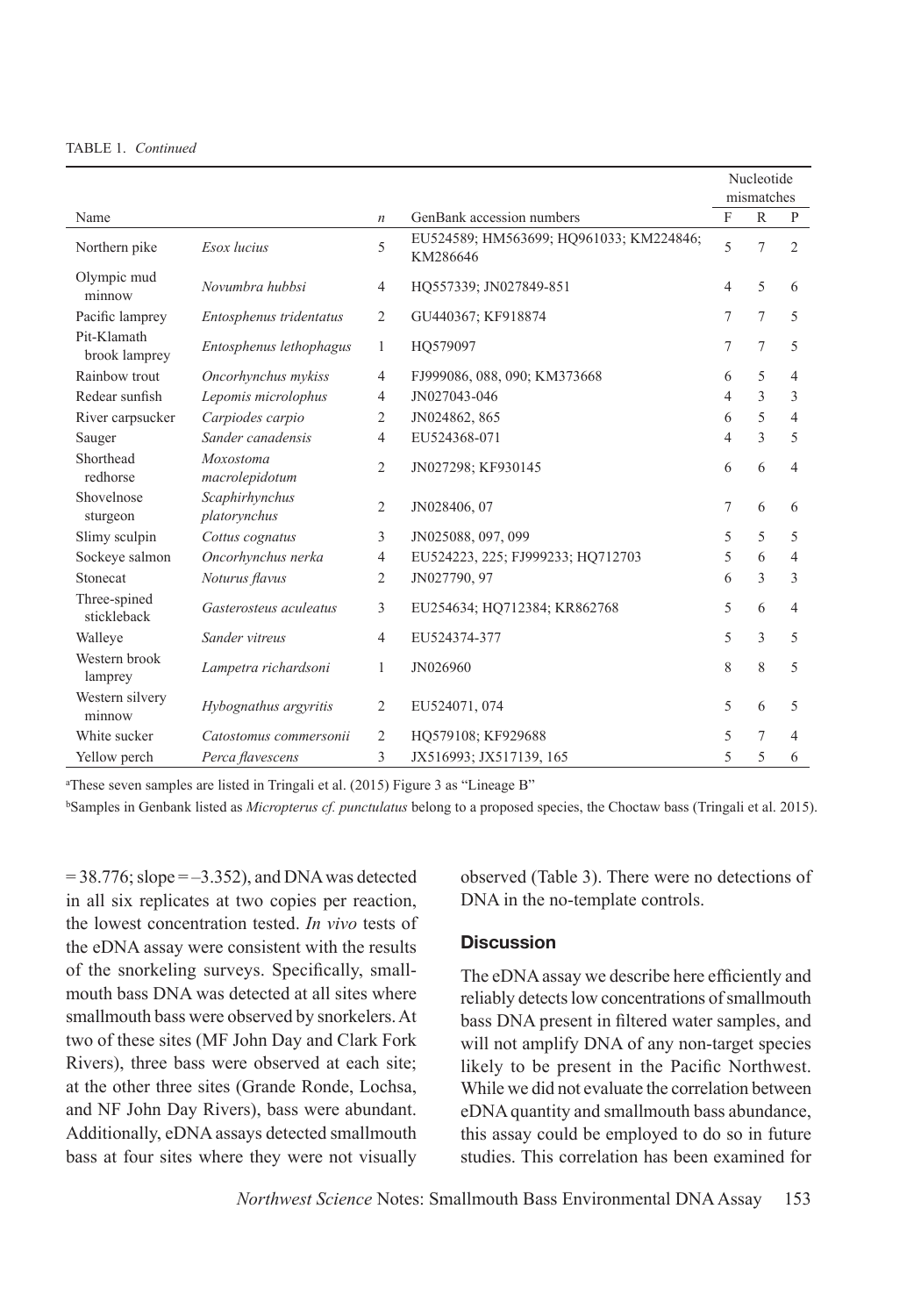| Species                     |                               | $\boldsymbol{n}$ | Origin                 |
|-----------------------------|-------------------------------|------------------|------------------------|
| Smallmouth bass             | Micropterus dolomieu          | $\overline{c}$   | Cheesman Reservoir, CO |
|                             |                               | 4                | Clark Fork River, MT   |
|                             |                               | 3                | Missouri River, MT     |
|                             |                               | 4                | River Rock Pond, MT    |
|                             |                               | 3                | Seeley Lake, MT        |
|                             |                               | 3                | MF John Day River, OR  |
|                             |                               | 13               | NF John Day River, OR  |
|                             |                               | 2                | James River, VA        |
|                             |                               | $\overline{c}$   | Rockfish River, VA     |
|                             |                               | 2                | Upper Tye River, VA    |
| Apache trout                | Oncorhynchus apache           | $\mathbf{1}$     | NM                     |
| Atlantic salmon             | Salmo salar                   | 1                | $F^*$                  |
| Bonneville cutthroat trout  | Oncorhynchus clarkii utah     | $\mathbf{1}$     | UT                     |
| <b>Brook trout</b>          | Salvelinus fontinalis         | 1                | VA                     |
| Brown trout                 | Salmo trutta                  | 1                | <b>OR</b>              |
| <b>Bull trout</b>           | Salvelinus confluentus        | 1                | <b>OR</b>              |
| Chinook salmon              | Oncorhynchus tshawytscha      | 1                | ID                     |
| Chum salmon                 | Oncorhynchus keta             | 1                | <b>OR</b>              |
| Coastal cutthroat trout     | Oncorhynchus clarkii clarkii  | $\overline{2}$   | <b>OR</b>              |
| Coho salmon                 | Oncorhynchus kisutch          | 1                | <b>OR</b>              |
| Cutthroat trout             | Oncorhynchus clarkii          | 1                | WA                     |
| Dolly Varden trout          | Salvelinus malma              | 1                | AK                     |
| Gila trout                  | Oncorhynchus gilae            | $\mathbf{1}$     | <b>NM</b>              |
| Lake trout                  | Salvelinus namaycush          | 1                | MT                     |
| Lake whitefish              | Coregonus clupeaformis        | $\mathbf{1}$     | MT                     |
| Lamprey                     | Lampetra sp.                  | 1                | <b>OR</b>              |
| Largemouth bass             | Micropterus salmoides         | 3                | МT                     |
| Mountain whitefish          | Prosopium williamsoni         | 1                | <b>MT</b>              |
| Muskellunge                 | Esox maquinongy               | 1                | <b>MN</b>              |
| Northern pike               | Esox lucius                   | $\mathbf{1}$     | AK                     |
| Pacific lamprey             | Entosphenus tridentatus       | $\mathbf{1}$     | <b>WA</b>              |
| Pink salmon                 | Oncorhynchus gorbuscha        | 1                | <b>OR</b>              |
| Pit-Klamath brook lamprey   | Entosphenus lethophagus       | 1                | <b>OR</b>              |
| Rainbow trout               | Oncorhynchus mykiss           | 3                | ID, MT, OR             |
| Sauger                      | Sander canadensis             | $\mathbf{1}$     | WY                     |
| Sockeye salmon              | Oncorhynchus nerka            | $\overline{c}$   | MT, OR                 |
| Walleye                     | Sander vitreus                | $\mathbf{1}$     | <b>WA</b>              |
| Westslope cutthroat trout   | Oncorhynchus clarkii lewisi   | $\mathbf{1}$     | MT                     |
| Yellow perch                | Perca flavescens              | 1                | <b>WA</b>              |
| Yellowstone cutthroat trout | Oncorhynchus clarkii bouvieri | 1                | WY                     |

TABLE 2. List of species used for *in vitro* screening of the primers and probe in this study. Origin refers to the waterbody for smallmouth bass; for all other samples, origin is listed by state.

\*F refers to a sample of farmed origin; location data not available for this sample.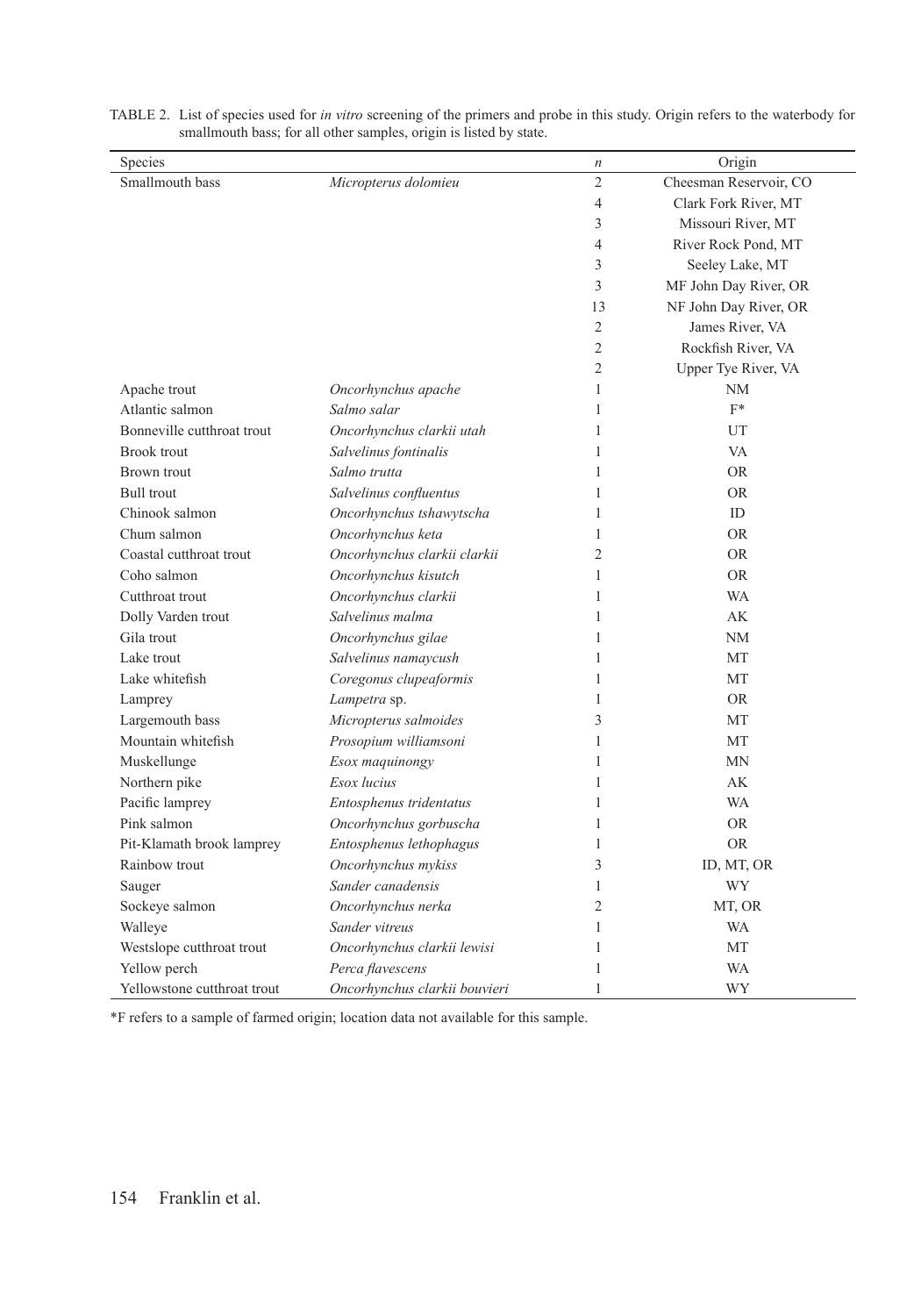|                        |          |              |         | Smallmouth bass |          |
|------------------------|----------|--------------|---------|-----------------|----------|
|                        |          |              |         | presence        |          |
|                        |          |              |         | Snorkel         | eDNA     |
| Location               | Latitude | Longitude    | Date    | survey          | sampling |
| Clark River, MT        | 47.32260 | $-114.89276$ | 7/28/16 | Y               | Y        |
| Lochsa River, ID       | 46.16267 | $-115.59100$ | 7/27/16 | Y               | Y        |
| Grande Ronde River, OR | 45.38432 | $-117.92917$ | 7/19/16 | Y               | Y        |
| NF John Day River, OR  | 44.99097 | $-119.10401$ | 7/20/16 | Y               | Y        |
| MF John Day River, OR  | 44.82513 | $-119.01089$ | 7/21/16 | Y               | Y        |
| John Day River, OR     | 44.41832 | $-119.22548$ | 7/22/16 | N               | Y        |
| NF Malheur River, OR   | 43.75676 | $-118.06197$ | 7/23/16 | N               | Y        |
| Deschutes River, OR    | 45.38898 | $-120.87538$ | 8/9/16  | N               | Y        |
| Methow River, WA       | 48.04847 | $-119.92178$ | 7/31/16 | N               | Y        |
| Yakima River, WA       | 46.50535 | $-120.45632$ | 7/18/16 | N               | N        |
| Payette River, ID      | 44.07372 | $-116.11997$ | 7/24/16 | N               | N        |
| Salmon River, ID       | 45.35952 | $-113.94734$ | 7/25/16 | N               | N        |
| Selway River, ID       | 46.09872 | $-115.54492$ | 7/26/16 | N               | N        |
| Kootenay River, MT     | 48.60600 | $-116.04088$ | 7/29/16 | N               | N        |

TABLE 3. Collection information and detection results  $(Y = \text{detected}$ ;  $N = \text{not detected})$  of the snorkel surveys and eDNA samples used for *in vivo* validation of the smallmouth bass eDNA marker.

other species (Wilcox et al. 2016) and has shown promise as an assessment of species abundance in lakes (Lacoursiere-Roussel et al. 2016) and large streams and rivers (Doi et al. 2017). It is important to note that publicly available sequence data for spotted bass shows this species is nearly identical to smallmouth bass across the COI gene (Tringali et al. 2015), and identical in the primer and probe regions (Table 1). Therefore, the assay will lack specificity where these species co-occur, but can also be used to reliably detect spotted bass where smallmouth bass can confidently be assumed to be absent. Publicly available data for Guadalupe bass displayed a range of haplotypes at the COI gene, some of which are nearly identical to smallmouth bass, and others that are highly (8.99–9.31%) divergent (Tringali et al. 2015; Table 1). Thus, this assay will not provide reliable results for detection of smallmouth bass where they co-occur with Guadalupe bass, nor will it provide reliable detections of Guadalupe bass. Although this lack of specificity may limit application of the assay where both species are natively sympatric, it will be a reliable and effective tool for assessing the presence of nonnative smallmouth bass in sensitive regions such as the Pacific Northwest. This assay will facilitate the determination of smallmouth bass occurrence and spread, making it a powerful aid to any management actions.

### **Acknowledgments**

We thank Bill Pate of Colorado State University, Robert Humston of Washington and Lee University, and Ryan Kreiner and Mike Ruggles of Montana Fish, Wildlife and Parks for providing tissue samples. Funding support to ESR was provided by the National Science Foundation Graduate Research Fellowship Program, and to JDO by the University of Washington H. Mason Keeler Endowed Professorship.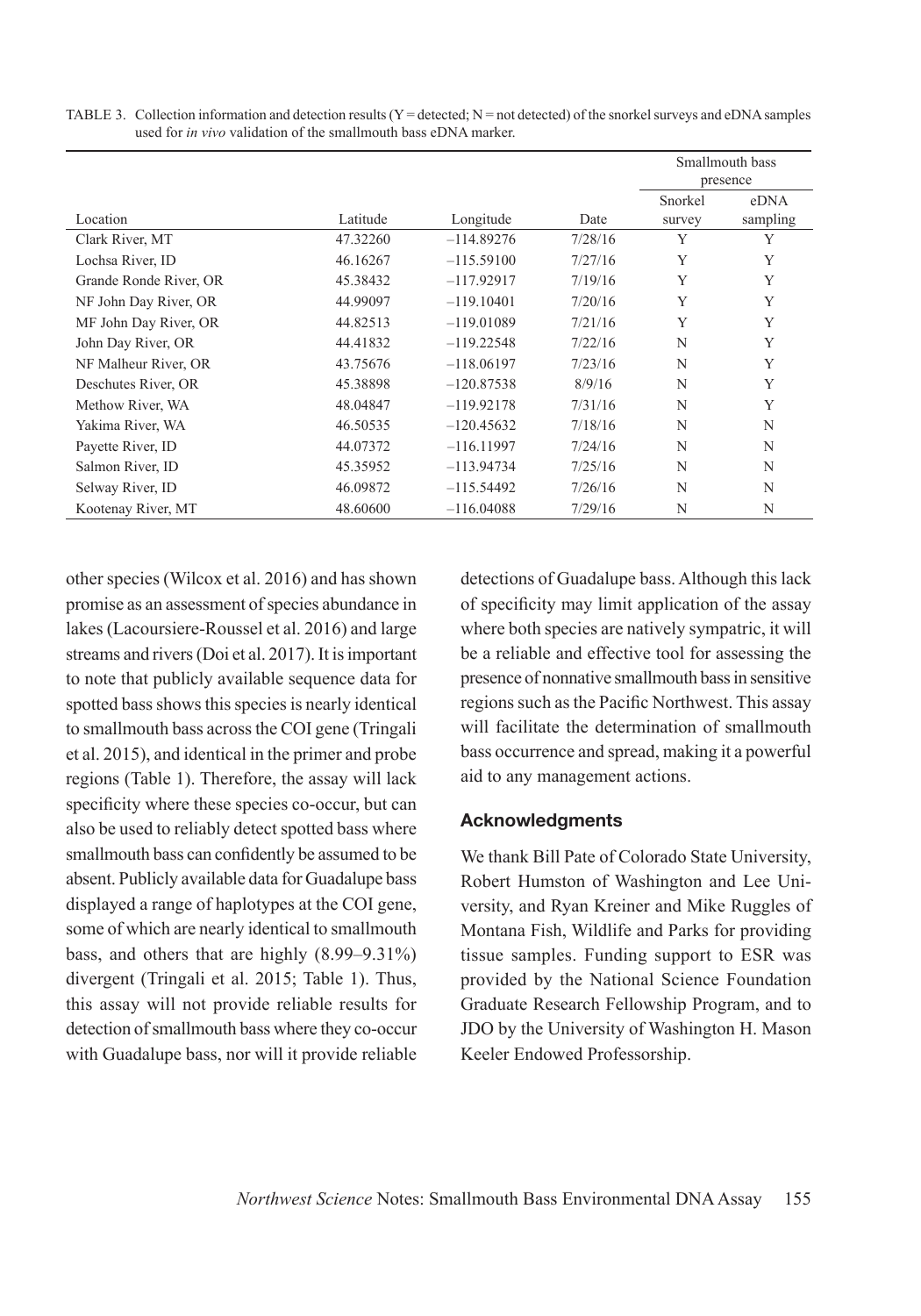## **Literature Cited**

- Brewer, S. K., and D. J. Orth. 2015. Smallmouth bass *Micropterus dolomieu* Lacepède, 1802. American Fisheries Society Symposium 82:9-26.
- Carey, M. P., B. L. Sanderson, T. A. Friesen, K. A. Barnas, and J. D. Olden. 2011. Smallmouth bass in the Pacific Northwest: A threat to native species; a benefit for anglers. Reviews in Fisheries Science 19:305-315.
- Carim, K. J., K. R. Christianson, K. S. McKelvey, W. M. Pate, D. B. Silver, B. M. Johnson, B. T. Galloway, M. K. Young, and M. K. Schwartz. 2016a. Environmental DNA marker development with sparse biological information: A case study on opossum shrimp (*Mysis diluviana*). PLoS ONE. 11:e0161664.
- Carim, K. J., K. S. McKelvey, M. K. Young, T. M. Wilcox, and M. K. Schwartz. 2016b. A protocol for collecting eDNA samples from streams. General Technical Report RMRS-GTR-355. US Department of Agriculture, Forest Service, Rocky Mountain Research Station, Fort Collins, CO.
- Carim, K. J., J. C. S. Dysthe, M. K. Young, K. S. McKelvey, and M. K. Schwartz. 2016c. An environmental DNA assay for detecting arctic grayling in the upper Missouri River basin, North America. Conservation Genetics Resources 8:197-199.
- Dejean, T., A. Valentini, C. Miquel, P. Taberlet, E. Bellemain, and C. Miaud. 2012. Improved detection of an alien invasive species through environmental DNA barcoding: the example of the American bullfrog *Lithobates catesbeianus*. Journal of Applied Ecology 49:953-959.
- Doi, H., R. Inui, Y. Akamatsu, K. Kanno, H. Yamanaka,T. Takahara, and T. Minamoto. 2017. Environmental DNA analysis for estimating the abundance and biomass of stream fish. Freshwater Biology 62:30-39.
- Fritts, A. L., and T. N. Pearsons. 2004. Smallmouth bass predation on hatchery and wild salmonids in the Yakima River, Washington. Transactions of the American Fisheries Society 135:853-860.
- Goldberg, C. S., A. Sepulveda, A. Ray, J. Baumgardt, and L. P. Waits. 2013. Environmental DNA as a new method for early detection of New Zealand mudsnails (*Potamopyrgus antipodarum*). Freshwater Science 32:792-800.
- Jackson, D. A. 2002. Ecological effects of *Micropterus* introductions: The dark side of black bass. American Fisheries Society Symposium 32:89-98.
- Lacoursiere-Roussel, A., G. Cote,V. Leclerc, and L. Bernatchez. 2016. Quantifying relative fish abundance with eDNA: a promising tool for fisheries management. Journal of Applied Ecology 53:1148-1157.
- Lawrence, D. J., D. A. Beauchamp, and J. D. Olden 2015. Life-stage-specific physiology defines invasion extent of a riverine fish. Journal of Animal Ecology 84:879-888.
- Lawrence, D. J., B. Stewart-Koster, J. D. Olden, A. S. Ruesch, C. E. Torgersen, J. J. Lawler, C. P. Butcher, and J. K. Crown. 2014. The interactive effects of climate change, riparian management, and a nonnative predator on stream-rearing salmon. Ecological Applications 24:895-912.
- Loppnow, G. L., K. Vascotto, and P. A. Venturelli. 2013. Invasive smallmouth bass (*Micropterus dolomieu*): history, impacts, and control. Management of Biological Invasions 4:191-206.
- McKelvey, K. S., M. K. Young, E. Knotek, K. J. Carim, T. M. Wilcox, T. M. Padgett-Stewart, and M. K. Schwartz. 2016. Sampling large geographic areas for rare species using environmental DNA (eDNA): a study of bull trout *Salvelinus confluentus* occupancy in western Montana. Journal of Fish Biology 88:1215-1222.
- Page, L. M., and B. M. Burr. 2011. Field Guide to the Freshwater Fishes of North America, 2<sup>nd</sup> ed. Houghton Mifflin Harcourt, Boston, MA.
- Petersen, J. H., and J. F. Kitchell. 2001. Climate regimes and water temperature changes in the Columbia River: bioenergetics implications for predators of juvenile salmon. Canadian Journal of Fisheries and Aquatic Sciences 58:1831-1841.
- R Core Team. 2013. R: A language and environment for statistical computing. R Foundation for Statistical Computing, Vienna, Austria. Available online at https://cran.r-project.org/bin/windows/base/ old/3.0.3/. Accessed on 10 July 2015.
- Sanderson, B. L., K. A. Barnas, and A. M. Wargo Rub. 2009. Nonindigenous species of the Pacific Northwest: an overlooked risk to endangered salmon? BioScience 59:245-256.
- Scott, W. B., and E. J. Crossman. 1973. Freshwater fishes of Canada. Bulletin of the Fisheries Research Board of Canada No. 184.
- Sigsgaard, E. E., H. Carl, P. R. Møller, and P. F. Thomsen. 2015. Monitoring the near-extinct European weather loach in Denmark based on environmental DNA from water samples. Biological Conservation 183:46-52.
- Tamura, K., D. Peterson, N. Peterson, A. Filipski, and S. Kumar. 2013. MEGA6: Molecular evolutionary genetics analysis version 6.0. Molecular Biology and Evolution 30:2725-2729.
- Tringali, M. D., B. L. Barthel, S. Seyoum, and J. R. Knight. 2015. The Choctaw bass: An undescribed species of *Micropterus* in the Gulf Coastal Plain Rivers of Florida. American Fisheries Society Symposium 82:421-448.

156 Franklin et al.